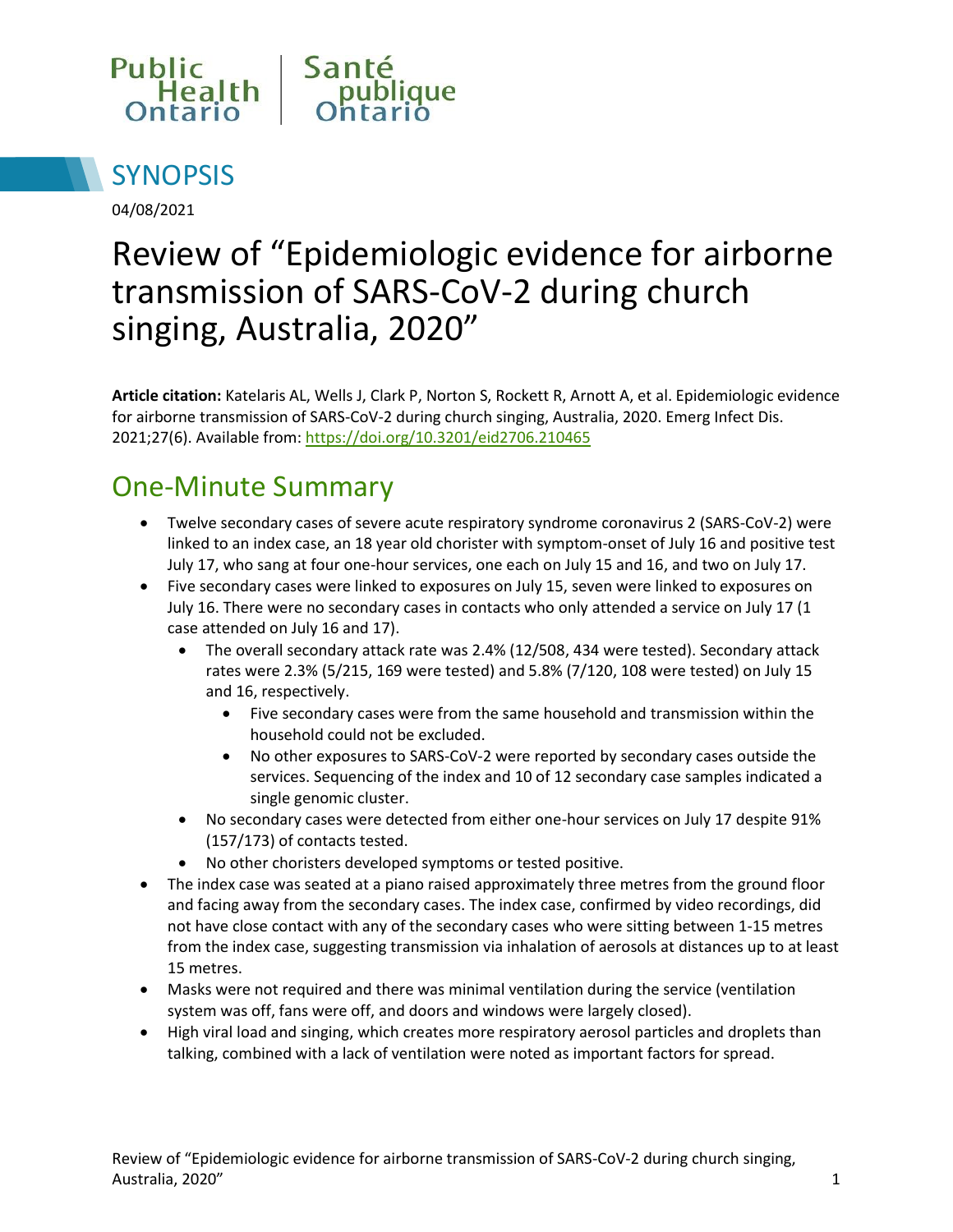## Additional Information

- Cycle threshold values were 14.5 and 16.8 for envelope and nucleocapsid genes, respectively, in the index case on July 17.
- Time from exposure to symptom-onset of secondary cases ranged from two to 12 days for exposures on July 15, and two to 10 days for exposures on July 16.
- Seating locations of churchgoers within the circular seating layout that surrounds a stage were verified by video recording, except for two who described their location. All secondary cases were seated in four out of 16 sections of seats, which were located below the choir loft where the index case was situated (above the main entry) and the three adjacent sections clockwise.
	- $\circ$  Relatively more attendees sat at the front of the church (furthest away from the index case), compared to the sides or back of the church.
- Contacts were tested within 17 days (14-day incubation period plus 3 days) of the last exposure date.
	- Some cases may have been missed due to testing too early during asymptomatic infection.
	- Whole genome sequencing was performed for the index case and the 10 secondary cases that had sufficient virus volume for sequencing, and there was a maximum of two nucleotide changes from the index case, supporting the sequences as clonal.

## PHO Reviewer's Comments

- The observed attack rate was lower compared to household secondary attack rates consistent with close contact as an important transmission risk factor.<sup>1</sup> This outbreak report highlights important risk factors for transmission including singing while infectious, lack of source control masking (index case unmasked), exposure during the presymptomatic period, and a poorly ventilated indoor space.
- There is insufficient information to hypothesize why a limited section of the whole church was the location of all detected secondary cases compared to a more homogenous location of secondary cases, particularly when the index case was facing away from the affected area. No data were provided on the position of the other choristers who were closer to the index case.
- There was no explanation provided by the authors for why there were no cases on the date when the chorister became symptomatic with respiratory tract symptoms.
- There was no comment to confirm lack of potential fomite exposures (e.g. hymnals, leaflets), and no comment to rule out movement of secondary cases during the service (e.g. processing up the aisle for communion, etc.).
- While the church was inspected to assess ventilation, there were no airflow studies or hypotheses included in the investigation. Thus, airborne transmission as proposed by the authors was possible in this situation; however, additional data would be helpful and direct evidence of airborne transmission is not provided.
- Three of the 4 secondary cases seated in the furthest section (cases 7, 8, and 12) were household contacts of case 13 who sat at a 1 metre horizontal distance from the index case. However, even if these household cases are excluded, several secondary cases sat well beyond a 2 metre distance.
- This outbreak report highlights singing, inadequate ventilation, and a lack of masking for source control as risk factors for COVID-19 transmission in indoor environments. Additional epidemiological and environmental data would be helpful to augment the study findings.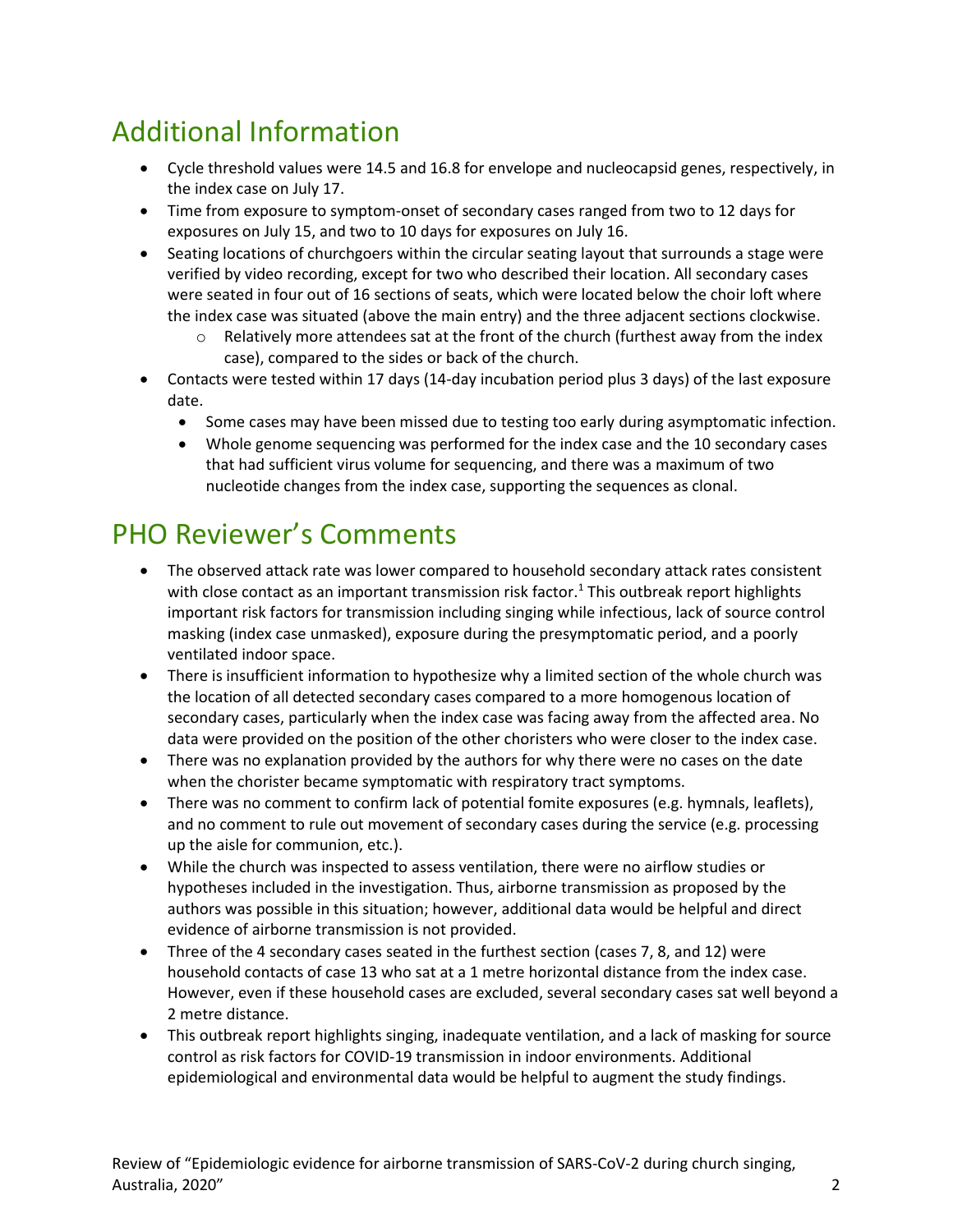#### Additional References

1. Madewell ZJ, Yang Y, Longini IM Jr, Halloran ME, Dean NE. Household transmission of SARS-CoV-2: a systematic review and meta-analysis. JAMA Netw Open. 2020;3(12):e2031756. Available from:<https://doi.org/10.1001/jamanetworkopen.2020.31756>